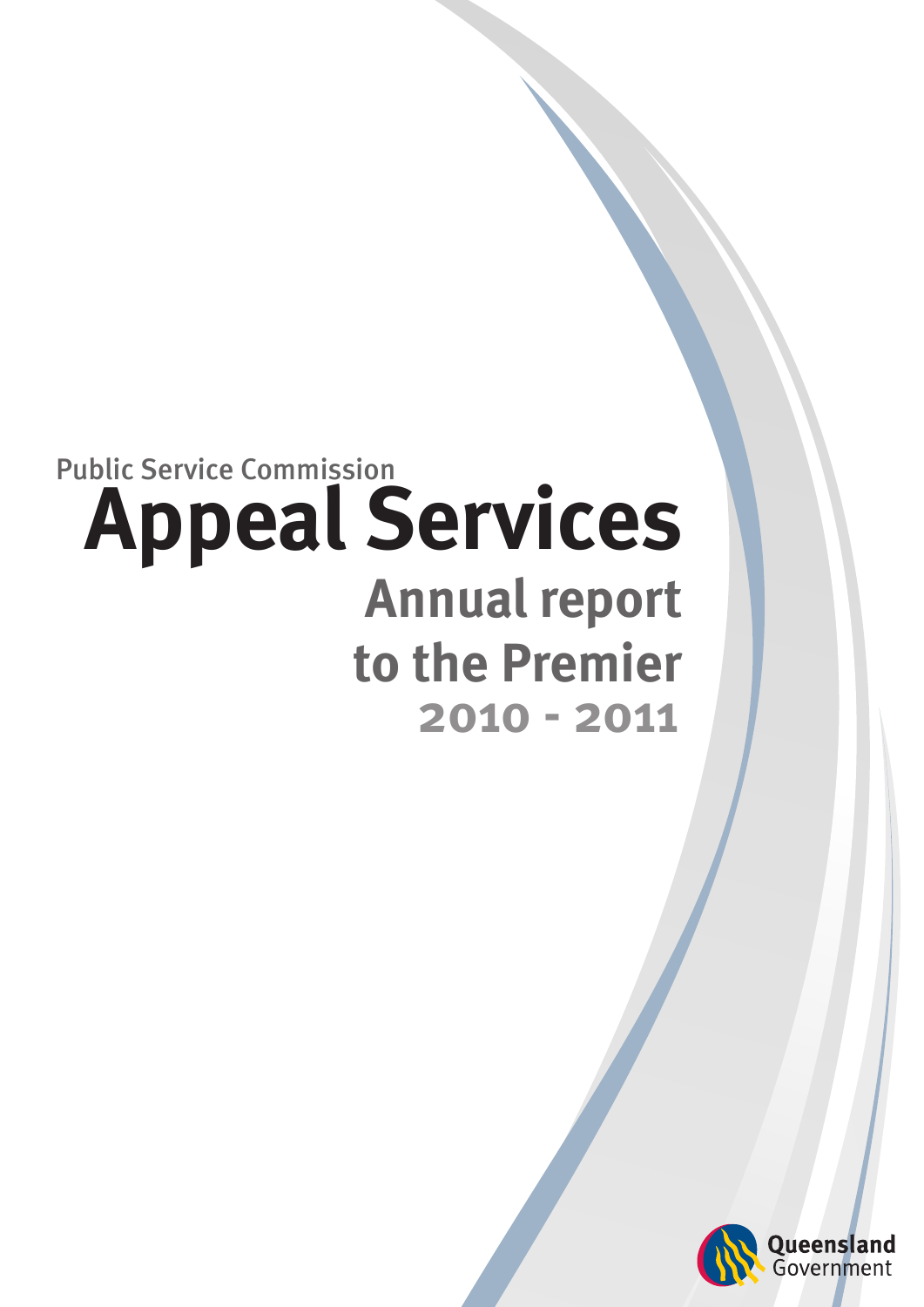#### 10 November 2011

#### Dear Minister

I wish to present you with the Appeals Officer's inaugural annual report for the year 2010-2011 fulfilling the requirements of section 88D of the *Public Service Act 2008* (the Act).

This report details the comprehensive work undertaken to establish and implement an independent system for the review of certain decisions made concerning Queensland public sector employees. The new system was implemented following your Government's integrity reforms with amendments to the Act in 2010.

Commencing operation on 1 November 2010 the new system has already delivered substantial improvements in the timeliness and consistency of public sector appeal decisions. A significant change welcomed by government entities and employee organisations is the statutory requirement for the Appeals Officer to communicate appeal outcomes to all relevant stakeholders. This function is assisting with improving decision making by agencies and is also welcomed by employee organisations to help inform their advice to members.

The new provisions enable you to seek further information from the Appeals Officer after reviewing the annual report. I would welcome any request for further information on the operation of the appeals function under the Act.

Yours sincerely

Katie Holm Appeals Officer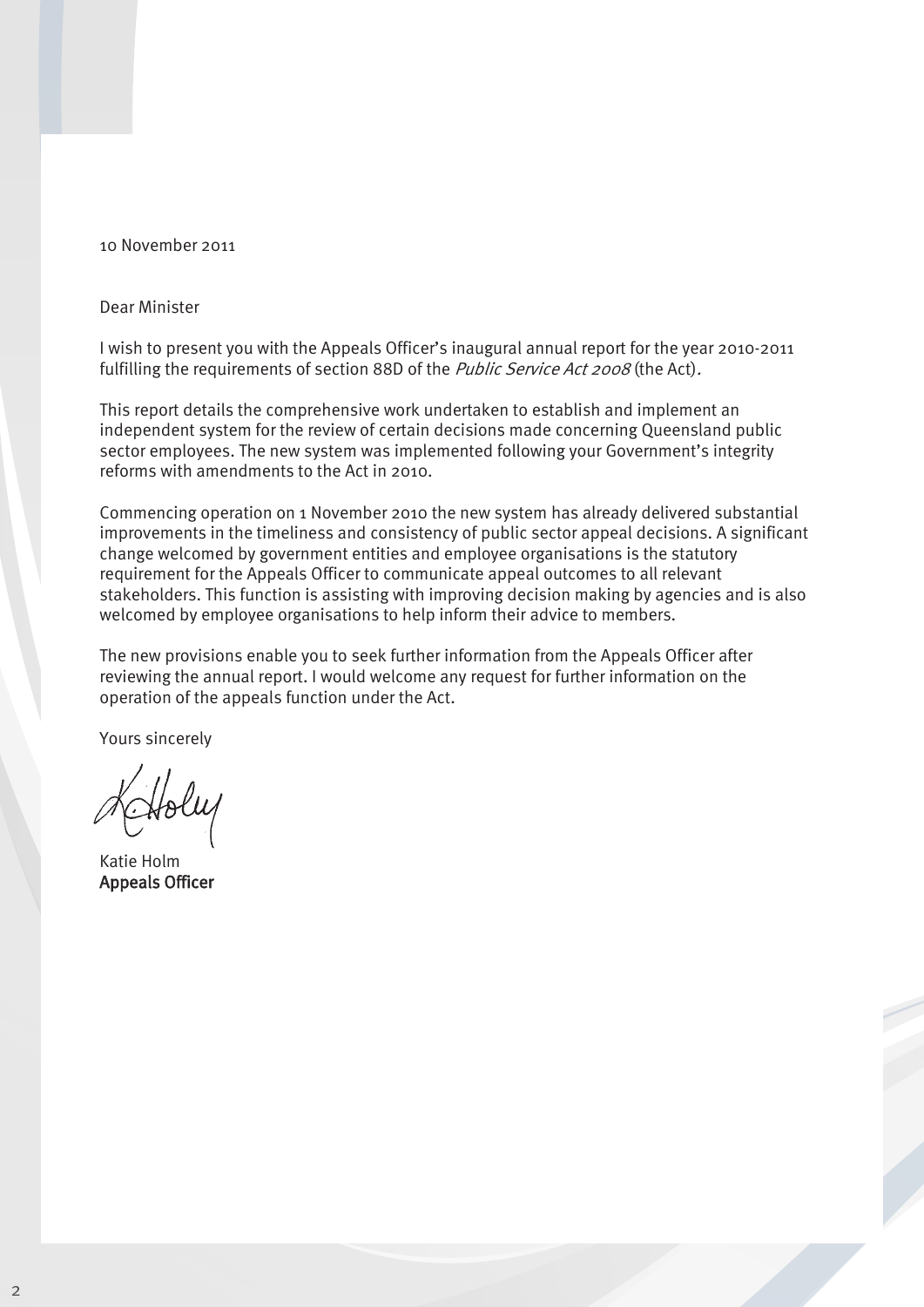### **Overview**

In addition to rights under industrial relations legislation, many Queensland public sector employees have had rights of appeal against certain decisions made by their employer, to a jurisdiction specifically established for this workforce. The modern system for public sector appeal rights has its origins in the now repealed *Public Sector Management Commission Act 1990* which established the role of Commissioner for Public Sector Equity and the Classification Review Tribunal.

Since that time the amending statutes have always incorporated appeal rights, which over time, have been modified. The other significant change has been to whom the appeal is submitted for hearing and decision making. Between 1996 and 2010 appeals were made to the Public Service Commissioner, who generally delegated their power under the legislation to hear and decide appeals to public service employees.

The *Public Service Act 2008* (the Act) prescribes which decisions may be appealed against and by which type of employees. Broadly, appeals can be made against the following types of decisions:

- to take or fail to take action under a directive issued by the Commission Chief Executive or Minister for Industrial Relations;
- discipline decisions;
- promotion decisions;
- transfer decisions; and
- a decision concerning an employee's temporary employment status.

Stakeholders with an interest in public sector appeals include: the Public Service Commission; government agencies and their decision makers; employees; and employee organisations.

As you are aware, following representations made by stakeholders, in particular from employee organisations, concerning the perceived lack of independence of the public sector appeals system, your Government made a decision to establish the role of

Appeals Officer to operate independently when hearing and deciding appeals. This change was implemented by amendments to the Act which commenced operation on 1 November 2010. The changes represented an explicit move to an independent process to hear and decide appeals under the Act.

In addition to the independent nature of my role while hearing and deciding appeals, the amendments introduced a statutory duty to communicate matters arising from appeals to stakeholders and to report to the Minister on the performance of the appeal function (sections 88C and 88D of the Act).

This report represents my first report to you as the Minister responsible for the Act pursuant to section 88D(1).

### Role of the Appeals Officer

All appeals under the Act are now submitted to me as the Appeals Officer. I am responsible for the management of appeals pre-hearing and the deciding of the appeal. As the Appeals Officer I have authority to delegate my functions to an *appropriately qualified* person (section 88F of the Act); the individuals with this delegation are known as Adjudicators.

The Act mandates that as Appeals Officer I must perform the functions independently, impartially, fairly and in the public interest. In performing my functions, I am not subject to direction by the Public Service Commission, the Commission Chief Executive or any Minister (section 88G(1)).

A small Registry Team provide case management of individual appeals prior to and post hearing as well as administrative support to the Adjudicators and myself. Following the commencement of my role I developed a protocol with the Commission Chief Executive to demonstrate and emphasise the independence of the Appeals Officer's role and to establish procedures for my communication with the Public Service Commission on appeal matters. The protocol also recognises the Public Service Commission may wish to consult with me on aspects of policy development.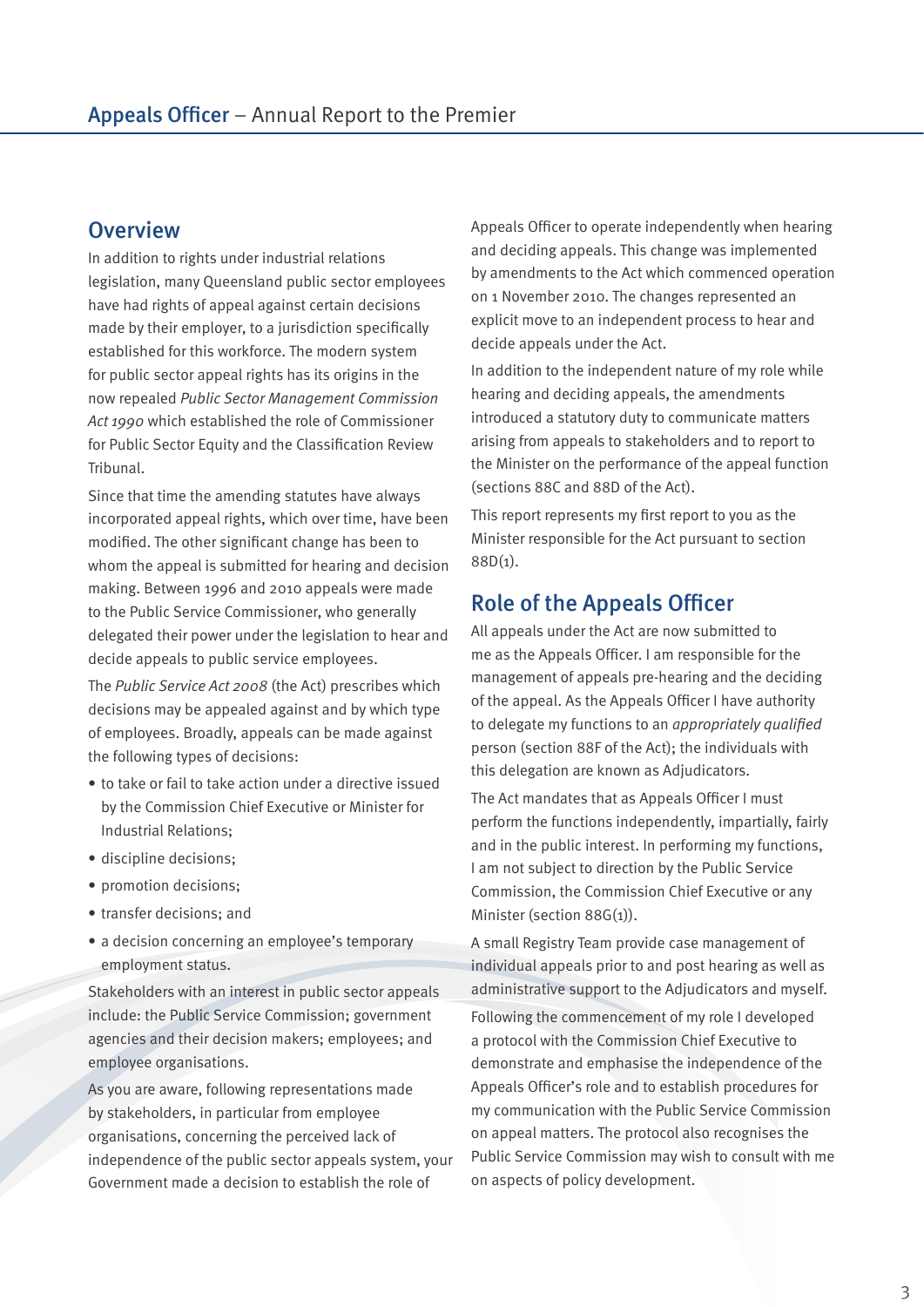#### 2010-2011 ACHIEVEMENTS

- Completed the Appeals System Review Project and implemented more streamlined case management practices significantly reducing appeal processing times (≤90 days reduced to ≤42 days)
- The delivery of all teacher transfer appeal decisions achieved, for the first time, prior to Christmas
- Publication of notable cases
- Implemented a promotion appeals trial with a focus on identifying key flaws in the recruitment decisions early in the appeal process to reduce 'red tape' and disruption to workgroups
- Commenced stakeholder engagement initiatives such as communiqués and workshops to communicate outcomes from appeals for sector-wide application and appeal practice changes, and
- Introduced the use of Practice Directions on key areas of procedure and concern for parties (such as representation, hearings 'on the papers').

with decisions and directions issued by me or an Adjudicator. A notional 12 week period is given to agencies to complete any directions and report back to Appeal Services on a standard form, pre-populated by the Registry at the time the decision is issued.

A total of 21 decisions were issued with directions in the 2010-2011 year. As at 30 June 2011 a total of five compliance notices were overdue from:

- Public Works
- Queensland Health (two outstanding notices)
- Department of Education and Training, and
- Department of Community Safety.

A letter seeking an explanation for the delay was issued to the agencies with outstanding compliance notices. Four of the five overdue notices were completed and returned. Queensland Health was sent a second reminder letter about the need for compliance and this was responded to with a completed notice a short time later. Allowing for adjustments to a new system and

The introduction of a Decision Register has enabled Appeal Services to monitor agency compliance with decisions and directions issued by me or an Adjudicator.

### 2010-2011 Snapshot of Appeals Business

In 2010-2011 a total of 185 appeals were received representing a small decline of 5 per cent on the previous year. There were a total of 67 hearings over the period with a total of 113 appeals not proceeding to hearing. Of the 113 which did not proceed to a hearing 36 had no right of appeal. Table 1 details the statistical information in relation to the appeals received in each appeal category and the outcomes.

The introduction of a Decision Register has enabled Appeal Services to monitor agency compliance

procedure, I consider this to be a good result which I expect to be improved on by agencies in the next reporting period.

### Strengthening the Independence of the Appeals System

Given that Appeal Services has an important client interface, I was very keen to seek the views of stakeholders about the operations of the service. I convened a Stakeholder Workshop on 11 November 2010 with unions and agencies to discuss identified issues including delay, communication, and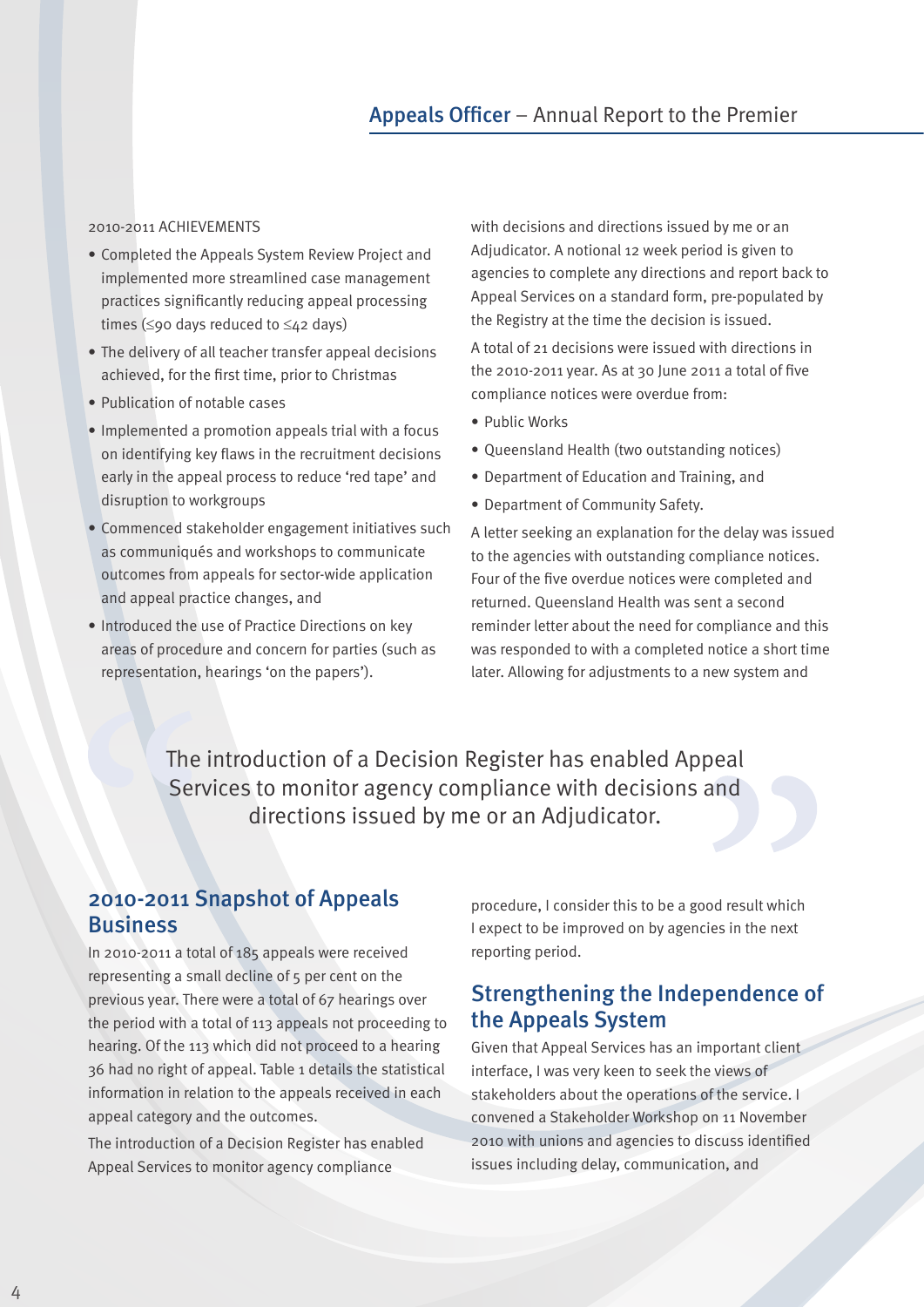consistency of practice and appeal outcomes. The workshop was well attended and a report was published with 13 recommendations for improvement.

The Appeals Systems Review Project was initiated in response to the workshop recommendations. The aims of the project were to:

- implement an improved infrastructure for management of appeals and communication to appeals stakeholders
- increase the efficiency and effectiveness of the appeal system established under the Act
- reduce the overall length of the appeals process from receipt of appeal to delivery of the decision, and
- ensure the appeal system is responsive to stakeholder concerns.
- inclusion of a *triage* process at the time of lodgement to enable early determination of entitlement and the identification of matters which may not need to proceed to hearing
- development of new template correspondence for the application of all relevant provisions to the appeals process, ensuring consistency of terminology and compliance with legislation
- consistency in decision reasoning and presentation development of new Reasons for Decision template
- introduction of a Decisions Register to monitor agency compliance with decisions, and
- improvement in timeliness from lodgement to finalisation – a reduction in the timeline from 90 to 42 days.

## One of the significant stakeholders I communicate with is the Public Service Commission...

The following improvements were delivered by the project between January and June 2011:

- introduction of a web-based system for agencies to nominate and maintain contact officer details with Appeal Services to ensure timely notification to agencies of appeals received
- issue of a single Appeals Guide replacing three different Appeals Guideline publications to reflect the changes to the legislation and to ensure the document is more accessible for parties involved in an appeal, or considering lodging an appeal
- transfer of the Registry's information function to the Public Service Commission Policy Advisory Service for inquiries before an appeal is lodged. This change is supported by a protocol between the two services to ensure requests for information receive a seamless response
- issue of practice directions to provide clarity about procedures and the operation of certain provisions of the Act

### Stakeholder Engagement

The Act requires the Appeals Officer to communicate matters arising out of appeals which may affect decision making for particular decisions across the public service or government entity. The Act nominates that the Appeals Officer should communicate with decision makers and persons likely to be affected by decisions, and any other person the Appeals Officer considers the matter may be relevant to (section 88C of the Act).

#### **Communication**

My communication with stakeholders commenced in November 2011 with the Stakeholder Workshop. In addition to the workshop, table 2 outlines the organisations I have met with to discuss the operation of the appeals function during the reporting period. One of the significant stakeholders I communicate with is the Public Service Commission given their key role in enhancing the public service's human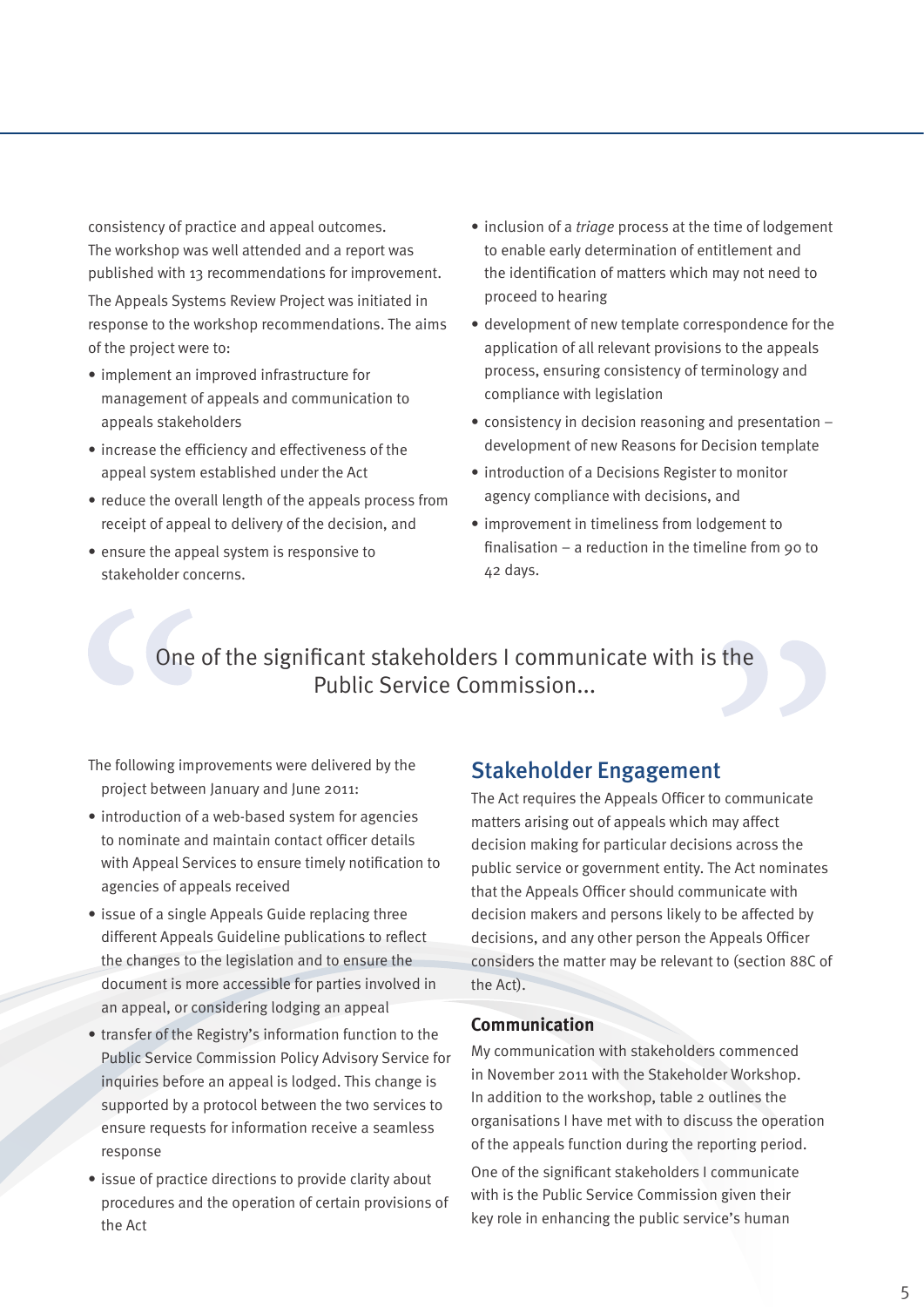### Appeals Officer – Annual Report to the Premier

resource management and capability; promoting the management and employment principles under the Act; enhancing and promoting an ethical culture and ethical decision making; and enhancing the public service's leadership and management capabilities in relation to disciplinary matters.

Communicating matters arising out of appeals to the PSC is proving to be extremely helpful in rapidly disseminating important findings from appeals of general application across the service. An example of this is the service's management of discipline matters. responsible for public sector appeals from all States, Territories and the Australian Government. This forum has been a useful tool in maintaining and sharing knowledge about the different approaches used in reviewing decisions made about public sector employees. A significant difference with the Queensland approach is the Appeals Officer's statutory duty to communicate appeal outcomes to stakeholders addressing systemic issues, and the statutory duty to report to the Minister on the appeals function. I consider the legislated communication tools provide stakeholders with an opportunity to promptly modify practice and improve decision making, or confirm that existing practices are appropriate.

... as the Appeals Officer I provide the Commission Chief Executive with advice on any perceived anomalies in the operation of the Act.

#### **Publications**

Stakeholders have reported that the publication of "notable cases" on the PSC website has been of great benefit to agencies, appellants, employee organisations and potential appellants. The notable cases are de-identified case summaries and are aimed at highlighting the key points in an appeal decision, particularly if they have service-wide implications. The number of published notable cases will continue to build throughout 2011-2012.

Another significant communication tool I have initiated is regular Appeals Officer Communiqués. Stakeholders can subscribe to the communiqué so they automatically receive each issue on release and can keep up-to-date with practice developments and the publication of notable cases.

#### **Forums**

In October 2010 I attended the National Conference for Public Sector Appeals in Hobart, an annual event for the heads and senior officers of each relevant entity

#### Policy Development

As outlined above, the protocol developed between the Appeals Officer and the Commission Chief Executive clarifies the independence of the Appeals Officer from the PSC when undertaking appeals duties. It also contemplates appropriate points of engagement by the Appeals Officer to PSC policy development. My staff and I have provided input into PSC policy agendas in the areas of recruitment and selection; decentralisation; discipline; and the Voluntary Separation Program.

In performing my role as the Appeals Officer I provide the Commission Chief Executive with advice on any perceived anomalies in the operation of the Act. I have conveyed my views about the deficits of the legislative framework, its complexity, operational anomalies and the opportunities for improvement to the Commission Chief Executive.

An observation I have made to the Commission Chief Executive is that the legislative framework is not uniformly reflective of contemporary workforce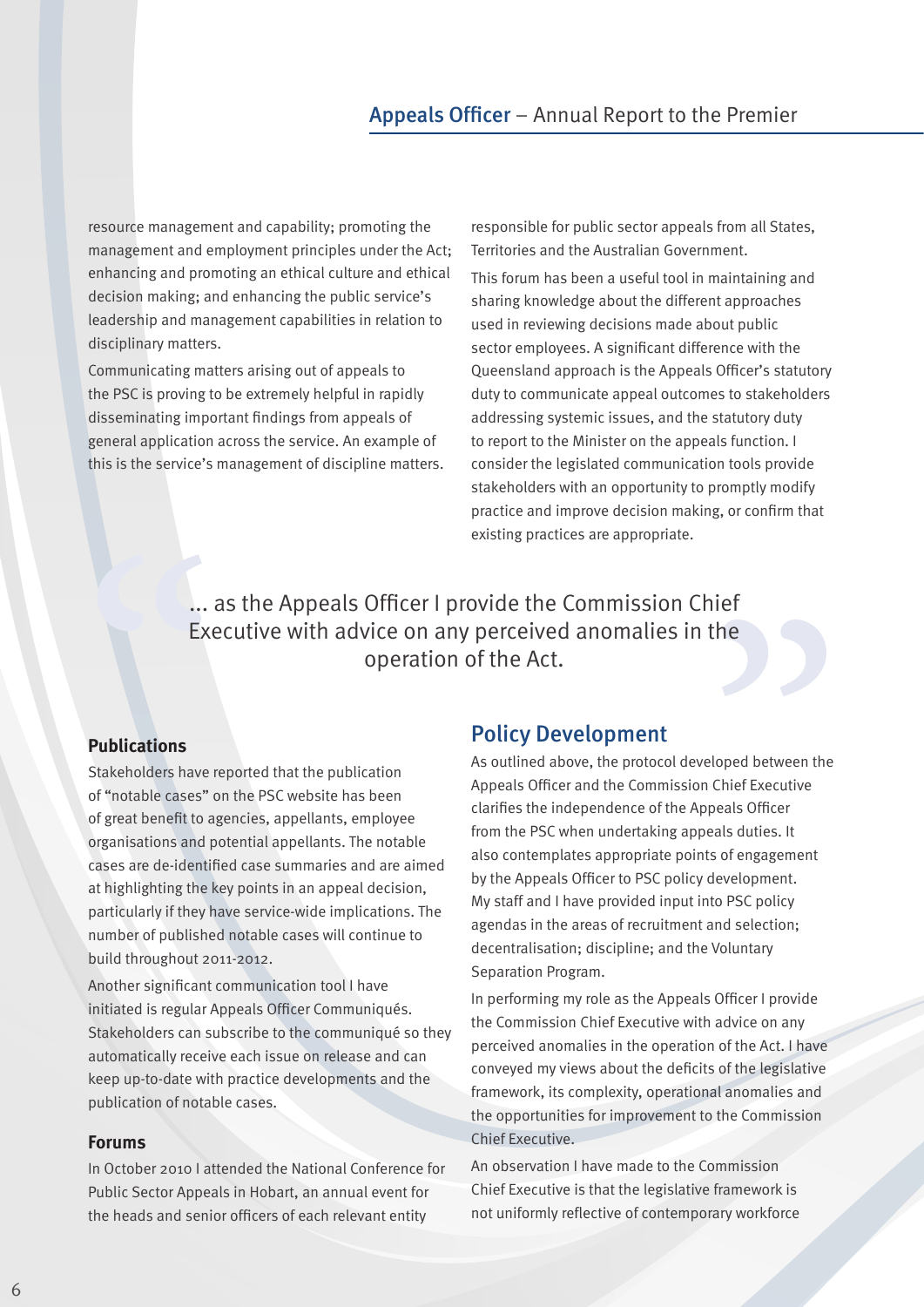management practices. I note that the Act has not had a "wholesale" review since 1996. One of the areas which would benefit from review is discipline and I am encouraged to learn that the Public Service Commission is exploring opportunities to improve the discipline process within the existing legislative framework, which will go some way to addressing deficits while awaiting any potential legislative reform which your Government may wish to pursue in the future.

In June 2011 the Commission Chief Executive and I agreed on a new business model for the adjudication of appeals. Instead of full time permanently appointed public service officers being dedicated to the role of Adjudicator, a new model of using Adjudicators on a sessional basis was agreed on with a transition period from 1 July – 31 October 2011.

In June 2011 the Commission Chief Executive and I agreed on a new business model for the adjudication of appeals.

### Looking Forward 2011-2012

#### **New Business Model**

Stakeholder feedback from the 2010 workshop and through other engagement opportunities revealed continued reservations from stakeholders about the use of public service officers, with a delegation from the Appeals Officer, to adjudicate appeals. In particular, stakeholders raised concerns about:

- Adjudicator expertise
- the potential for Adjudicators to be compromised in their role if there is an inequality of position and level between the Adjudicator and parties
- the potential "conflict of interest" with public service officers "judging" the conduct of other officers including officers at more senor levels, and
- the potential for Adjudicators to be compromised in their role if they wish to seek employment with other public sector agencies.

I also raised concerns with the Commission Chief Executive about the effectiveness and efficiency of having full time permanently appointed public service officers only assigned to this role, given the fluctuation in appeal numbers throughout the year. However, assigning these officers with other Public Service Commission duties presented challenges because of the need for independence in the performance of the appeals function.

Prior to the Commission Chief Executive's approval of the model, the major employee organisations with the greatest service use history – Together Queensland, the Queensland Teachers' Union and the Queensland Nurses' Union were consulted about the changes. All three employee organisations supported the proposed business model. The two public service officers affected by the change were also consulted and transitioned to other duties at level within the Public Service Commission.

The new business model reflects similar approaches to public service appeals used in other Australian jurisdictions and will emphasise the independence of the appeals function, as well as deliver considerable cost savings to the Public Service Commission. The selected sessional Adjudicators are experienced decision makers and all currently hold part time appointments with the Queensland Civil and Administrative Tribunal.

#### **Promotion Appeals**

The promotion appeals trial will be evaluated in 2011-2012 and if the evaluation findings recommend permanent changes to the process, I will consult with stakeholders before adopting any permanent changes to the process. Early feedback on the trial indicates stakeholders, particularly agencies, support the trial of the modified process.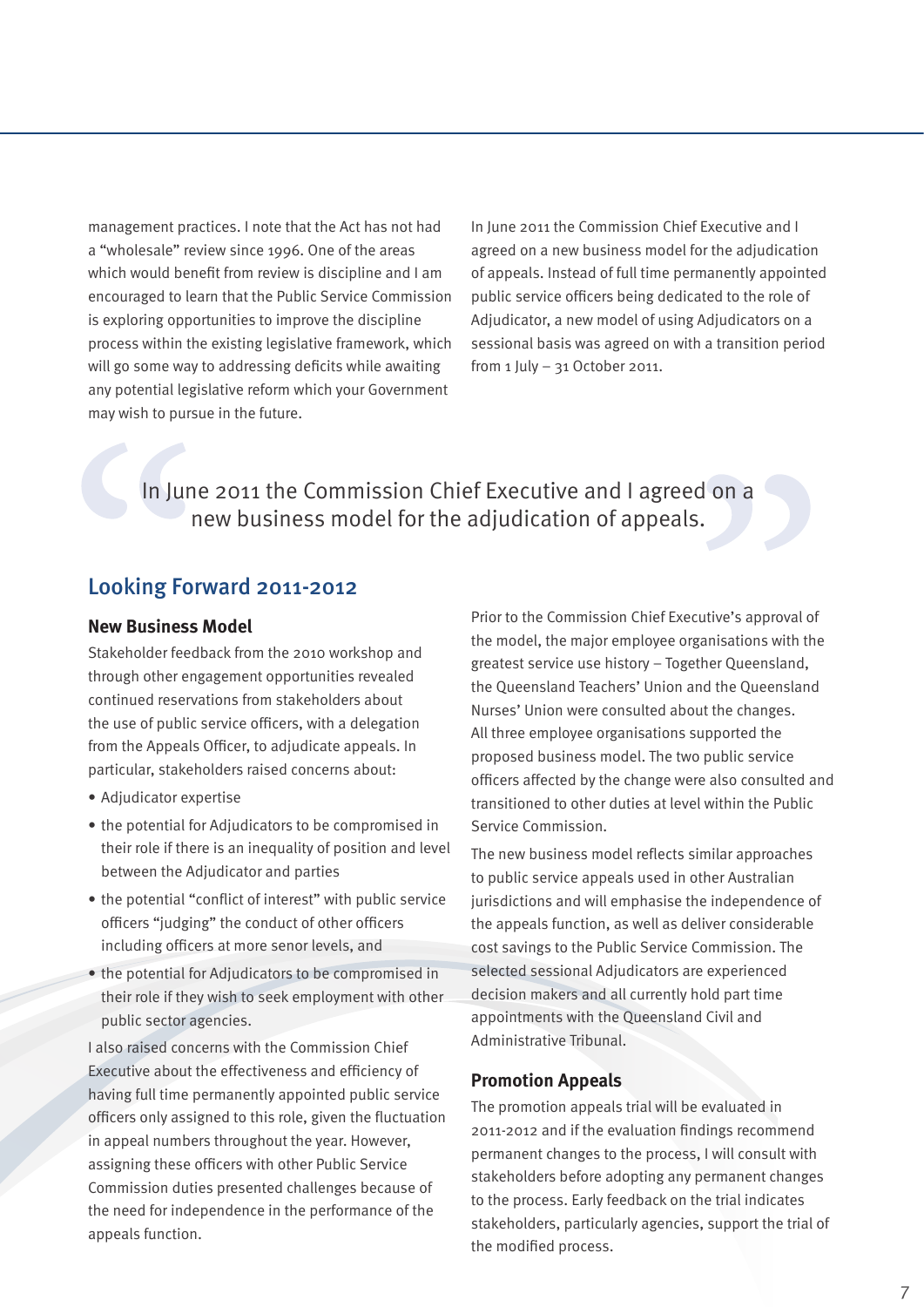#### **Business Processes**

I will continue to focus on early resolution of disputes between the employing agency and the employee through triage, intervention where appropriate and active case management before hearings. Post hearing, I will continue to monitor compliance with decisions by agencies, although the results from the introduction of this system in March 2011 demonstrate very timely responses by agencies. This also indicates that agencies are respectful of my statutory role and the appeals function.

#### **Fair Treatment Appeals**

An area which I would like to explore further is the category of appeals traditionally referred to as *Fair Treatment Appeals*. I have concerns about the use of the term to describe a wide variety of decisions made by agencies in the course of their dealings with employees. The category encompasses any decision made under a directive; transfer decisions; temporary employment decisions; and employee complaints.

The term 'fair treatment' implies that employees have an entitlement to appeal if they consider that they have not received 'fair treatment' from their employer. While there are many elements of the employment contract or relationship which either explicitly or implicitly state each party to the contract or relationship will treat the other fairly, the engagement is framed by the terms and conditions of the contract; other industrial instruments such as Awards, Certified Agreements etc; and statutes such as the *Public Service Act 2008* or other statutes of employment, and the *Industrial Relations Act 1999*.

My preliminary view is this misnomer can contribute to tension between the employee and the employer. It can result in confusion and dissatisfaction for employees following an appeal, because the Act only allows me to review the agency's decision to determine if the decision appealed against was a decision which was *fair and reasonable* in all of the circumstances, not whether the employee was treated fairly. This may appear to be an esoteric point, however, I believe it contributes to employee dissatisfaction based on unrealistic expectations about their initial dispute and then what a third party, such as the Appeals Officer can do to intervene.

It may be more appropriate for Appeal Services to refer to the type of decisions which can be appealed under the Act, rather than refer to 'appeal categories' to try to minimise employee frustrations, and ensure that appellants are aware from the outset of what is achievable through an appeal.

#### **Early Dispute Resolution**

I am also keen to encourage agencies to conduct their own early and skilled intervention in workplace disputes, to avoid protracted situations which invariably take an emotional toll on the parties involved and can cause the agency to suffer financial and workplace productivity costs.

I have noted the high number of appeals received each year which result in appellants being advised they have no right of appeal under the Act (see table 3). This data indicates we need to reassess our information products to improve their quality so that employees can more easily self-identify whether they have a right of appeal or not. This is a challenge for Appeal Services due to the complexity of the legislative framework governing public sector employment which I have outlined above.

#### **Stakeholder Engagement**

I will continue to communicate with stakeholders on appeal outcomes and the appeals function. I will host or participate in workshops and seminars aimed at improving workforce management practices, and continue to distribute a regular Communiqué to all stakeholders.

Pursuant to section 88D(2) of the Act you are able to seek further information from me in respect of any detail provided in this report. Should you require any further information your department can contact me at any time on your behalf.

It has been a privilege to establish the new statutory role of Appeals Officer under the *Public Service Act 2008* and I look forward to continuing to build on the achievements of 2010-2011 in the year ahead.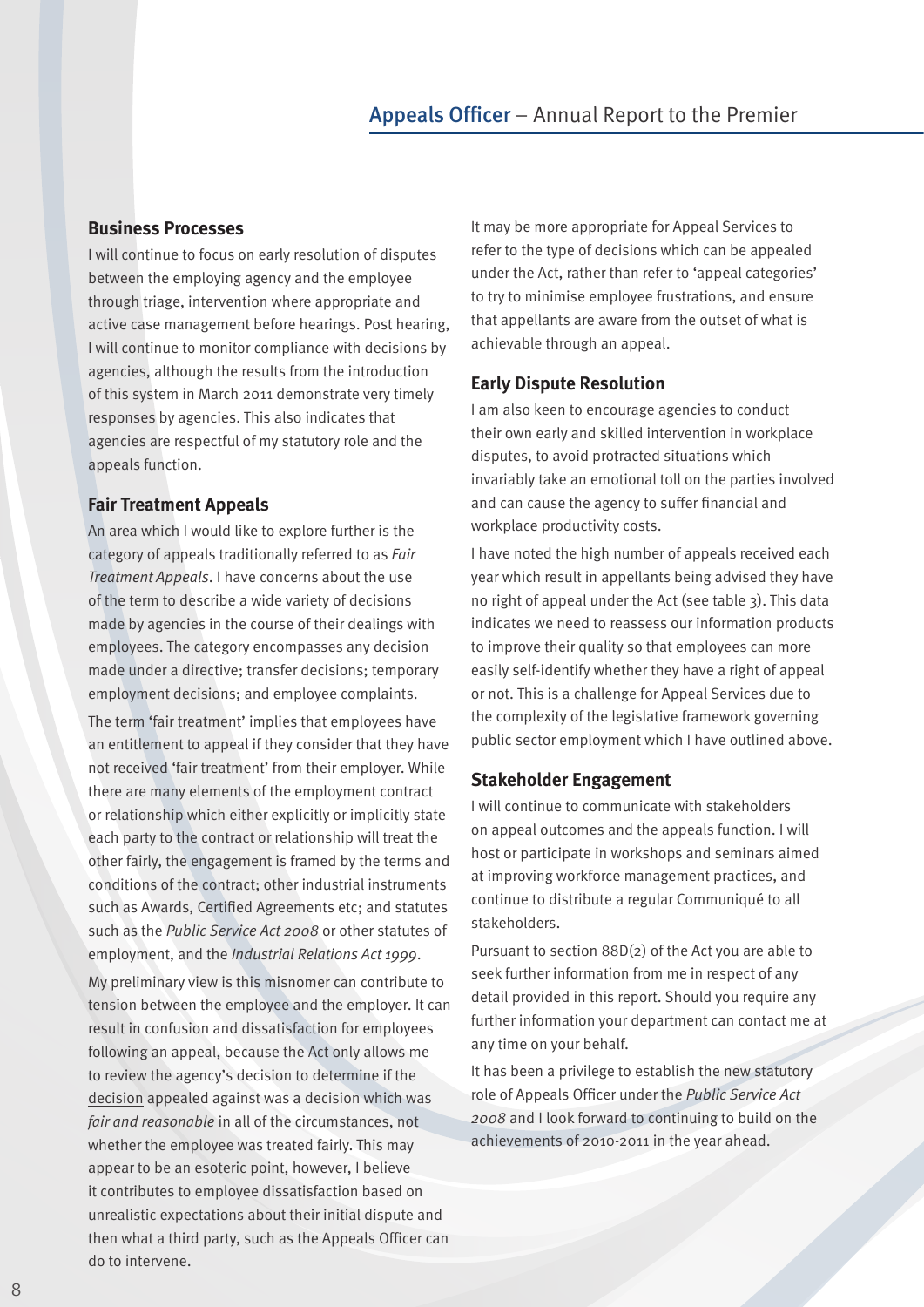

# Appeals received and finalised

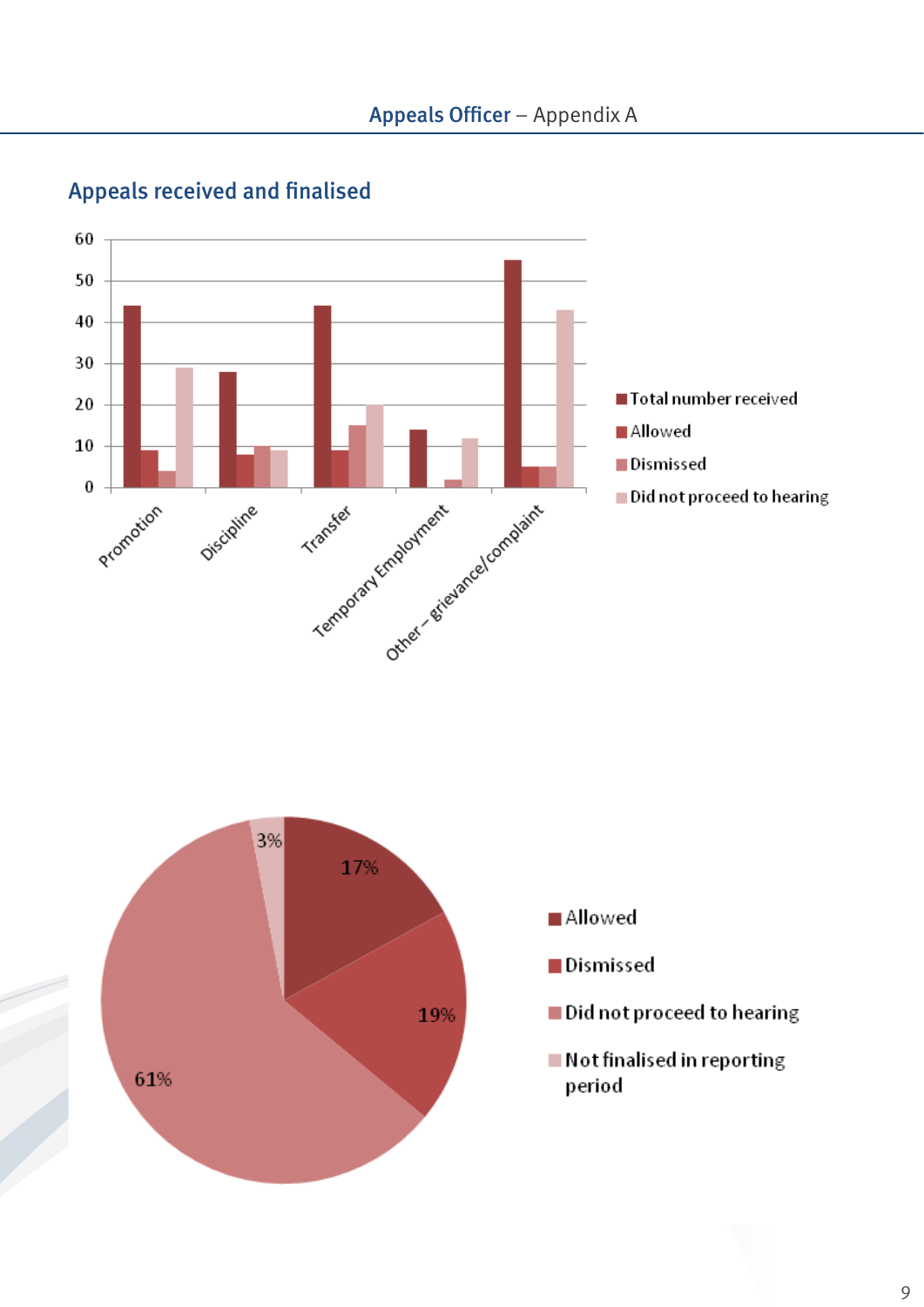# Appeals Officer – Appendix B

## Appeals Officer Stakeholder engagement 2010 - 2011

| Date       | Event                                                                                                     |
|------------|-----------------------------------------------------------------------------------------------------------|
| 11/11/2010 | Stakeholder workshop                                                                                      |
| 18/02/2011 | Teacher Transfers 2010 debrief with Department of Education and Training (DET)                            |
| 23/02/2011 | Teacher Transfers 2010 debrief with Queensland Teachers' Union                                            |
| 11/03/2011 | Appeals Officer Communiqué No.1                                                                           |
| 11/03/2011 | Presentation to DET Regional Human Resource managers                                                      |
| 14/03/2011 | Meeting with Senior Registrar, Queensland Industrial Relations Commission                                 |
| 7/04/2011  | Meeting with Senior Member Booth and Senior Registrar Logan, Queensland Civil and Administrative Tribunal |
| April      | Appeals Officer Communiqué No.2                                                                           |
| 6/06/2011  | Meeting with Queensland Public Sector Union and PSC Commission Chief Executive on the appeals function    |
| 8/06/2011  | Meeting with Queensland Teachers' Union on the appeals function                                           |
| 8/06/2011  | Meeting with Department of Community Safety                                                               |
| 17/06/2011 | Telephone conference with Queensland Nurses' Union on appeals function                                    |
| 03/06/2011 | Appeal Services presentation to Public Service Commission                                                 |

# Appeals received - No right of appeal

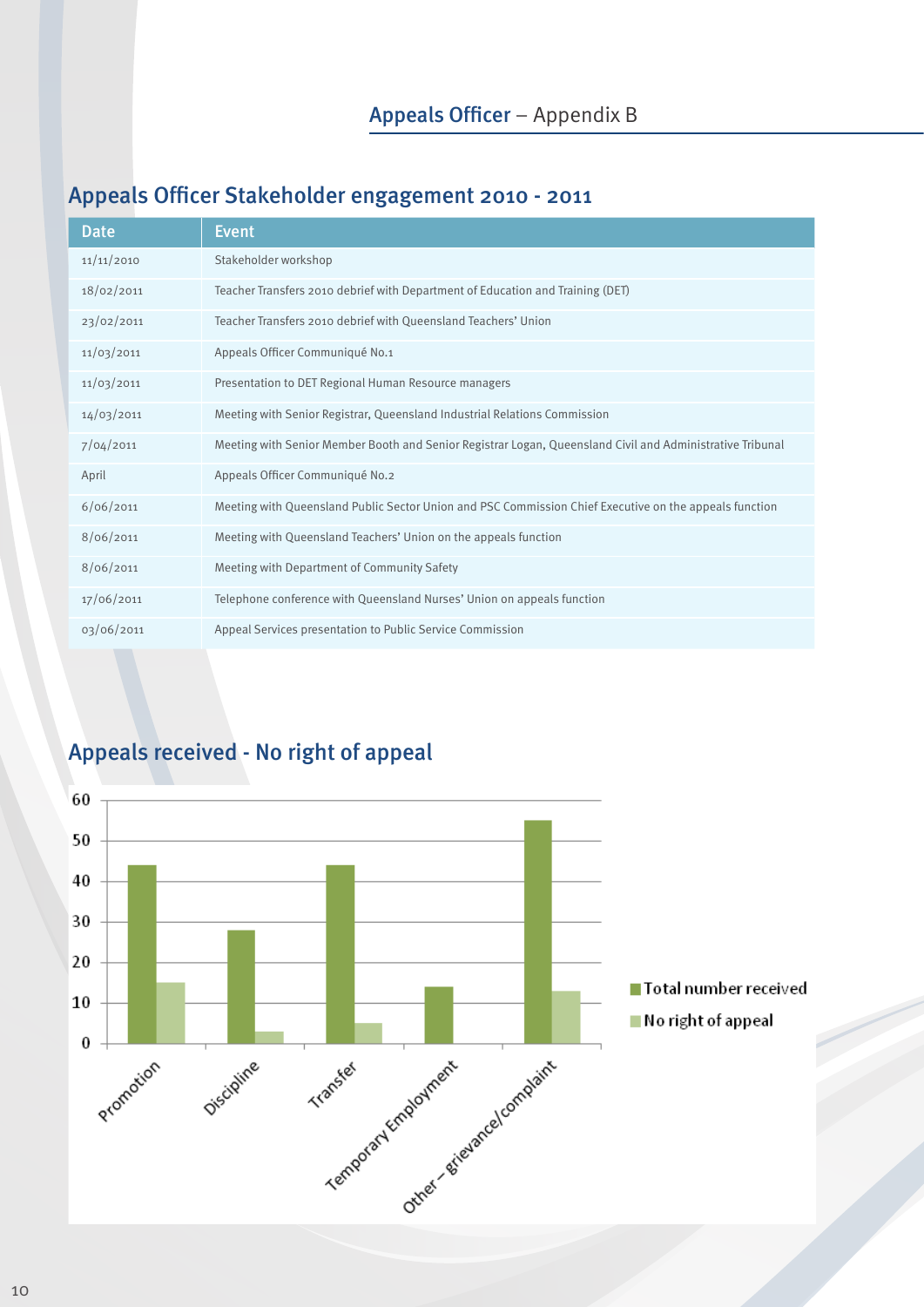

# Withdrawals of appeals by key appeal catergory

## Withdrawals of Appeals Pre and Post Hearing as a Percentage of Total

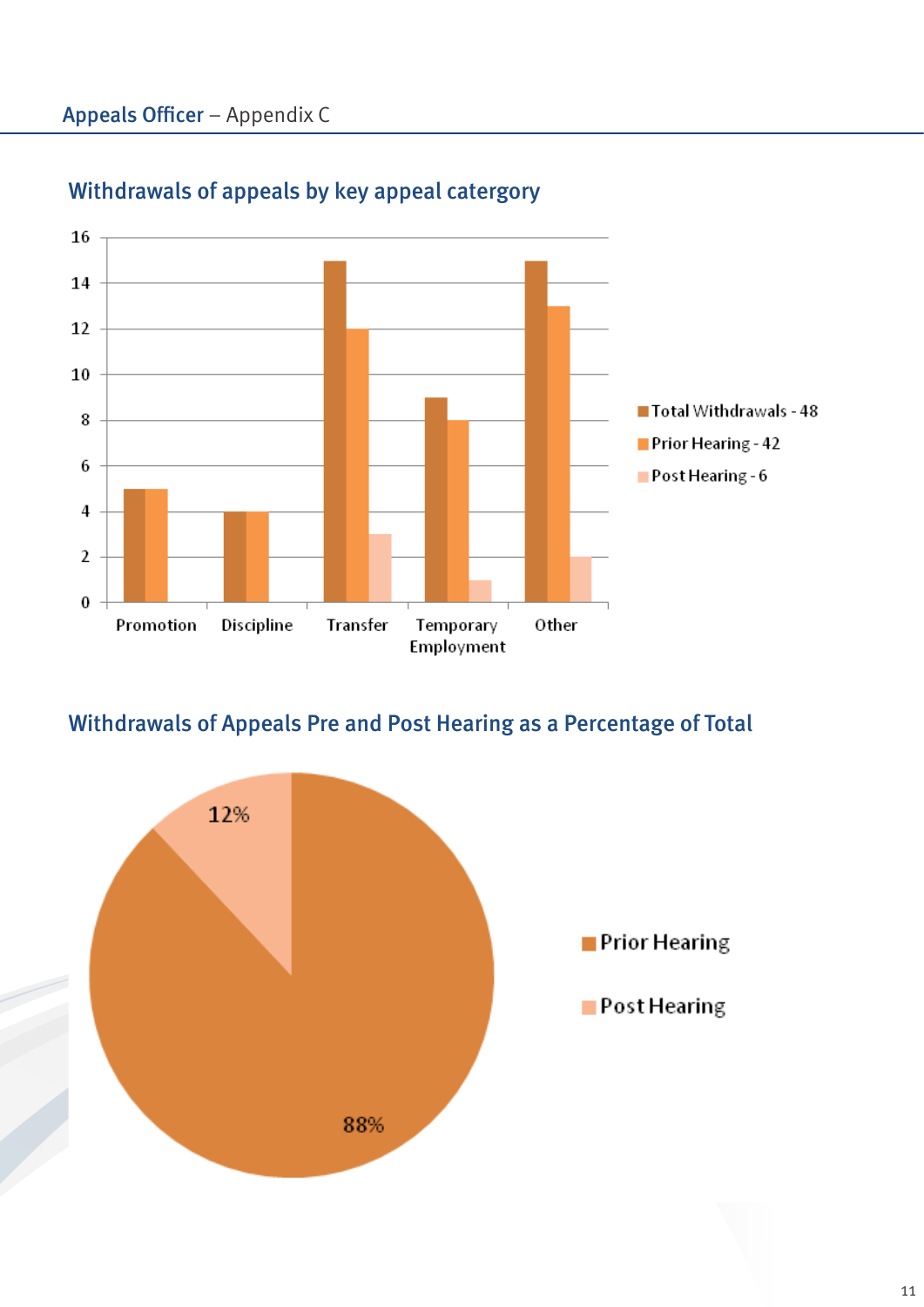

### Representation of appellants by key appeal category for hearings conducted in  $2010 - 2011$

### Representation Breakdown by Representative Type

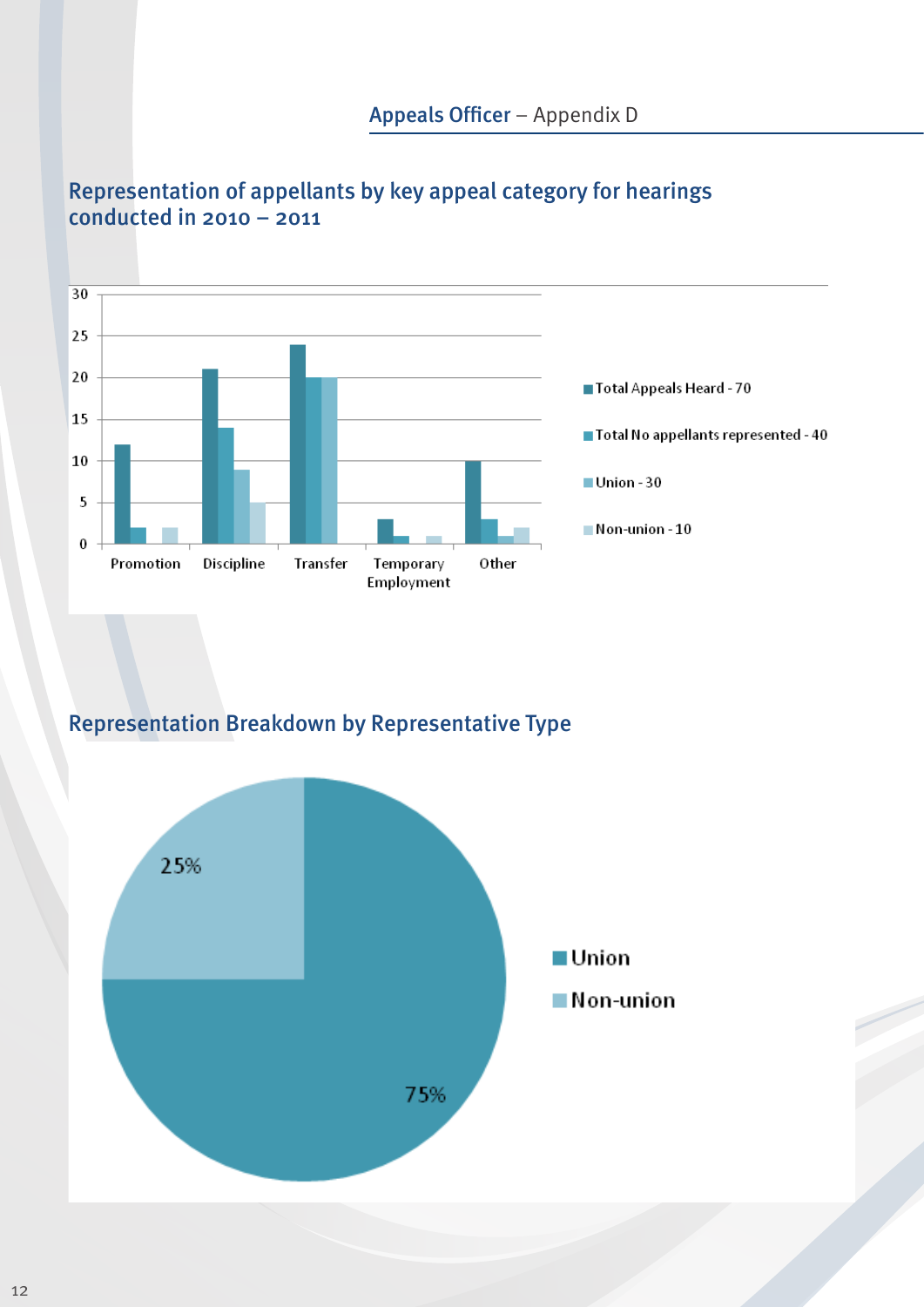

# Percentage of Appeals with Representation